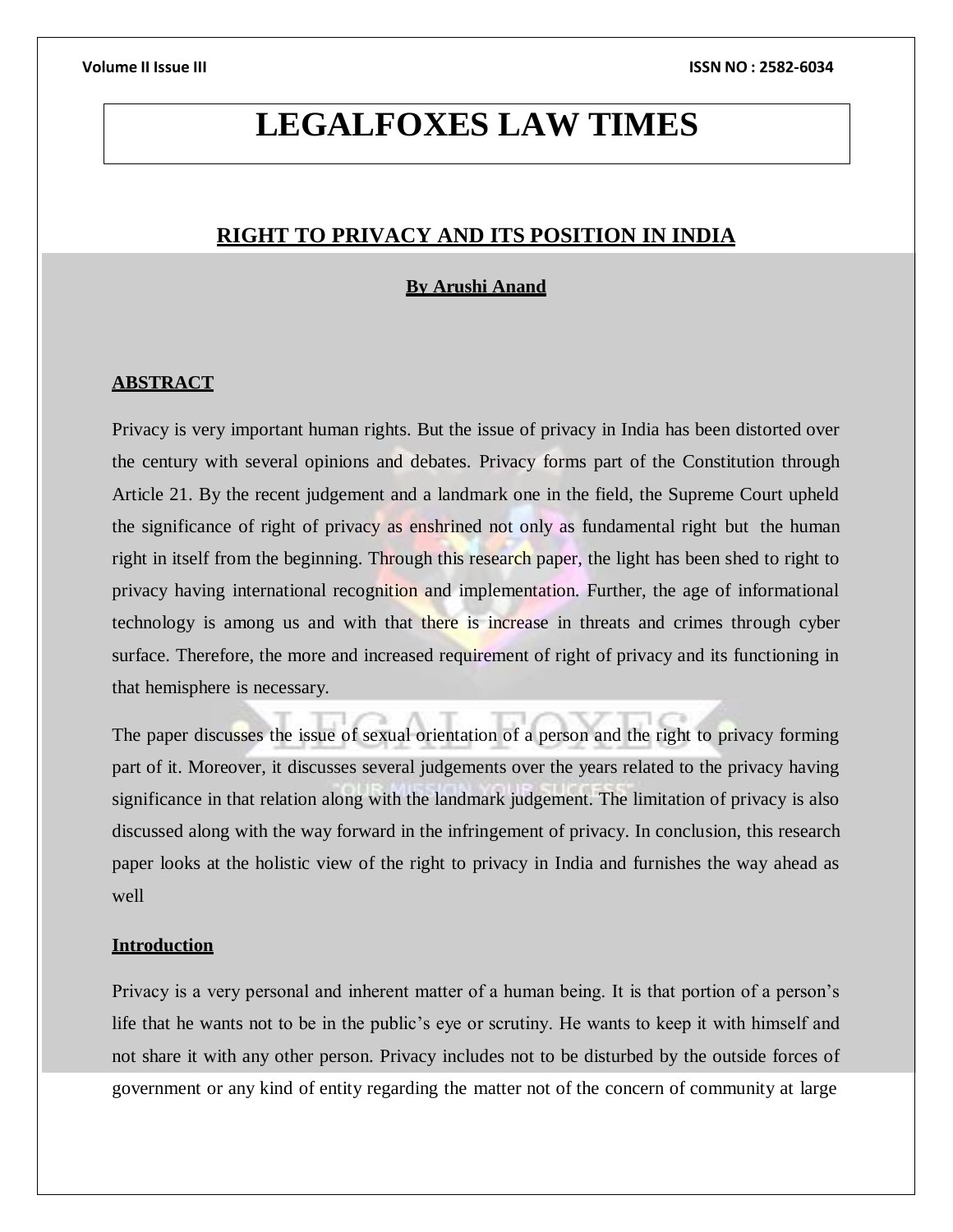but these are the ones involving one's own governing interests. The right to privacy includes the autonomy of a person to interact with the society at large as well because this interaction is a necessary part of the living for his overall growth and development in each and every sphere of his life but this does not preclude for him not to let something around for the general populace but keep it confidential with him involving the matter of his intimate affairs and working of the life in general. Privacy can thus be understood from that confidential part of a person's life to persist it divergence to the world's perusal.

# **International Perspective**

Right of privacy in the context of the legal value and importance given to it has been a complex issue over the years with conflict views of the judges for it. The issue in the international law is also essential and to be examined in this aspect. Right to privacy of each and every individual is given important in various forums and framework like in the Universal Declaration of Human Rights (UDHR). Under the Article 12 of UDHR, it provides for the protection and safeguard of the privacy of a person where law protects them from any kind of unreasonable and discriminatory violation of their privacy. Individuals and state- nations in the international law are protected from the interference by the way of attacks or war that might be caused by the other party and thus, they have to maintain that code of international conduct.

Under the International Covenant on Civil and Political Rights and its provision of Article 17 provides and maintains the privacy of the states and individuals where they are kept safe and no intervention in their private working of the family affairs, or other matters by way of any attack on person or on the reputation of the person or state which is unfair and unreasonable in nature. Thus, it is maintained in the international covenant. Similarly under Article 8 of the European Convention for the Protection of Human Rights and Fundamental Freedoms, it gives the right to maintain the privacy and to let that right not be infringed and to keep regard to that right of maintaining the privacy but they also provides this right to privacy has some inherent restrictions with it which cannot be avoided and are a necessary part of the society to function and the statutes and the provisions to have the autonomy in the working of it.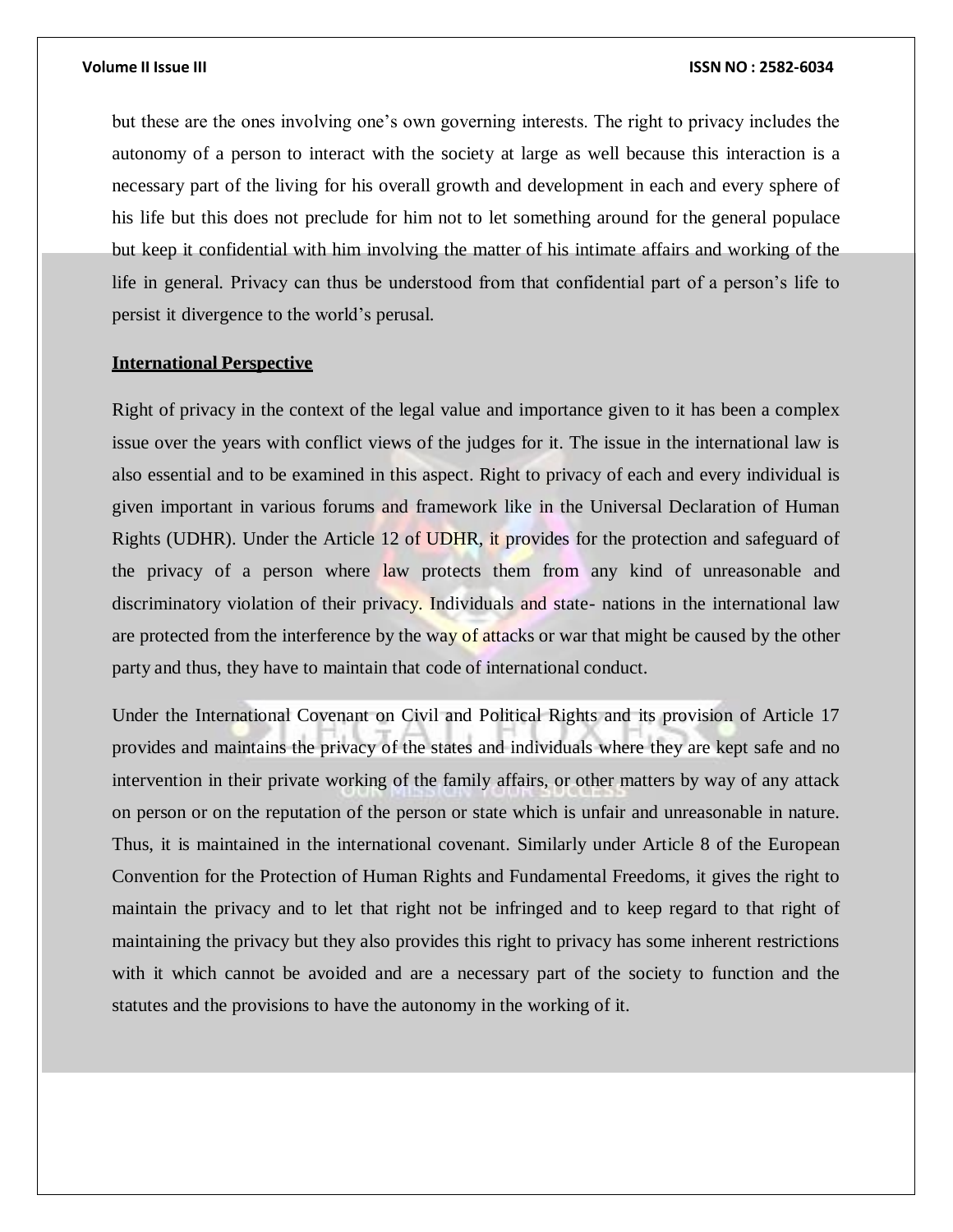# **Right to Privacy and Information Technology**

Technology has expanded to a much greater advent in the past decade so that each and every information being available in a short span of time. But this technology has had huge impact on the privacy of a person. The privacy to be kept intact has become a huge problem because of it. Technology has led to the spread of the information in the minimum time to be seen by mass of the people and can nowadays easily be downloaded and disseminated further for the people to make it reachable and accessible to the community at large. This leads to the matter of privacy of a person at stake with everyone in the engagement of the smart phone they record the requisite information and makes at available online for it to be approachable and obtainable to the society.

The information technology makes sure that the information that one shares with the other person is within his or her control and only that data reaches the outer world or to the limited persons that he wants to reveal and not any other details at all. But these revelations of the disclosure of the particular material that only reaches a particular audience or only the limited data is delivered and what is not but is only stored as a safety in the information technology has nowadays become more harmful than the other information. These information's which are kept in the storage and not shown or disclosed to anyone but because of the hacking and many other illegal work these private information of the people becomes public and the privacy rights of the person are hampered in the way. These information's which relates to the personal records of a person becomes available to the people at large to be further disseminated and used for other illegal purposes.

# **OUR MISSION YOUR SUCCESS**

The Information Technology Act, 2000 has paved the way for the regulation of the information in the technological phenomena and its management as well through its provisions ensuring the safety of the cyber data of an individual to be maintained and he can go on to live his life peacefully without any kind of hindrance. But even with the stricter of the rules and the laws in that manner it has led to the cyber data being stolen and the people being deprived of their basic rights of privacy. The Act has at times proven to be weaker in ensuring that the rights of the people remain safeguard and there is no unlawful activity in that front.

This right of privacy becomes very important in the upfront of a business, corporation or a firm where they have very sensitive and important data that relates to the working and management of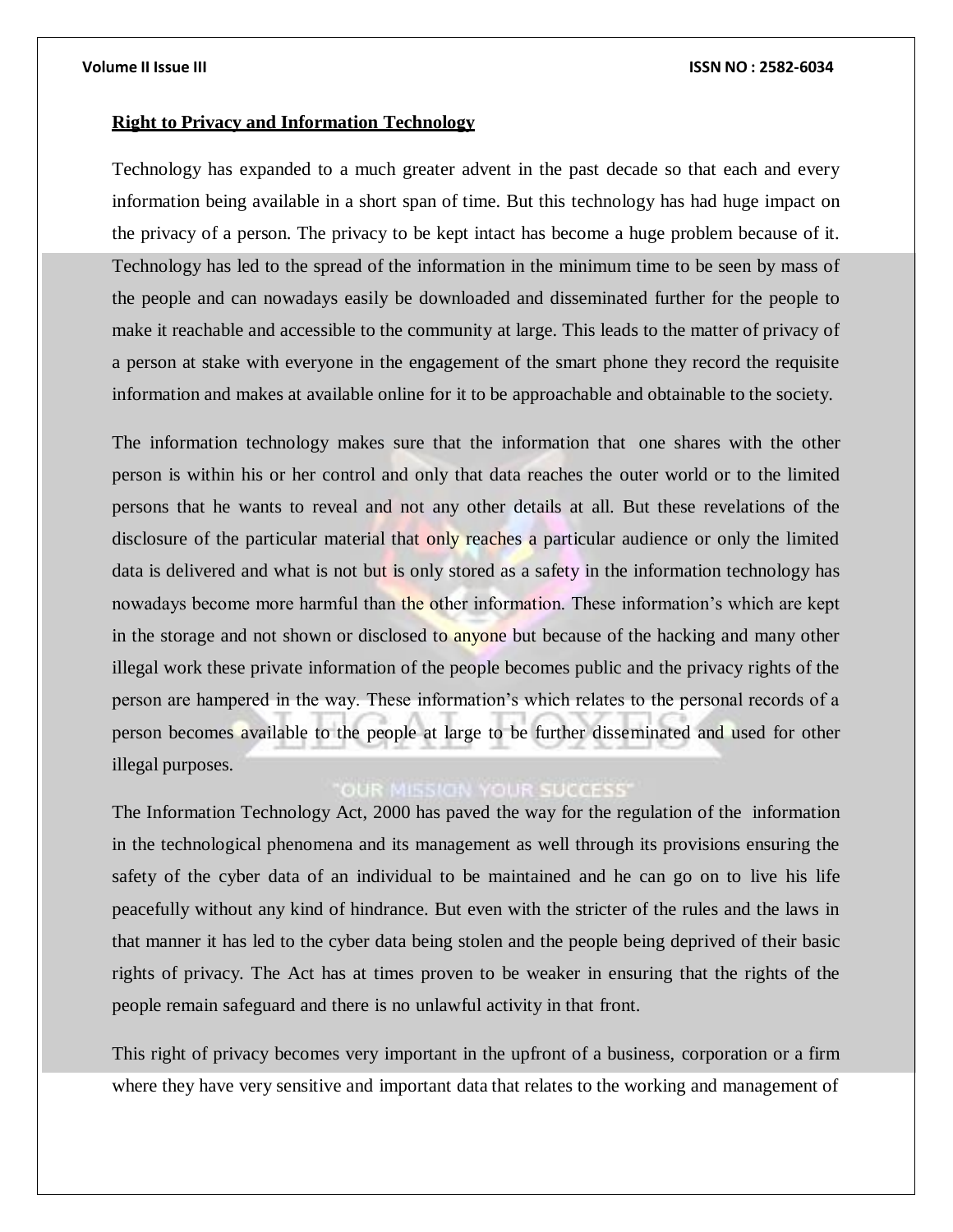the company and if that data gets in the hand of the rivalry company or the competitors of the company it might be used for the disadvantage to business affecting heavily their business and contributing to the losses. Thus, it becomes pertinent to ensure that these data remain safe but since the advancements and the innovation in the technologies the information of the companies are kept in the computer software accessible through the passwords only. These data are when hacked into and the personal information of the company gets public affecting the overall management of the company and snatching of their customers then the rights of the entity that is a business or a corporation or a firm are infringed. Their right of the privacy of the information is violated.

The Information Act, 2000 no doubt deals with the punishments and penalties under its provisions for dealing and dissemination or distribution of the personal information but it clearly is ambiguous as to what comes under the provision for the information or data to be considered as private. But it cannot be denied that the IT Act protects the privacy of the person where under Section 66E of the Act it highlights the provision relating to the violation of privacy by any person. It provides for the imprisonment of three years or the fine of two lakhs or both the penal punishment and the fine. Thus, information technology act having its loopholes still ensures the data to be protected through its provisions.

### **Right to Privacy and Sexual Orientation**

Sexual orientation of a person is the one which is such an inherent part of that person so as to form a part his personal and private life choices and judgements in that phenomena. It is a basic human right of a person to identify himself in the way he desires and thus not to be objected on that basis. Sexual orientation is a person's biological phenomena of which he has no control over but to be discriminated on that basis and given an unreasonable and arbitrary behaviour.

The issue arises with growing uproar because of the sexual orientation relating to the third identity or the LGBTQI+ (Lesbians, gays, bisexuals, queer, intersex and included or addition). People are not accepting of the identity or sexual orientation of person and inflicting an inferior attitude towards them by shunning them from the society. This view is the wrong one where no one has choice of their own. Persons in the society identifying themselves as LGBTQ+ does not have a choice among themselves and it is the inherent part of their live. It has nothing to do with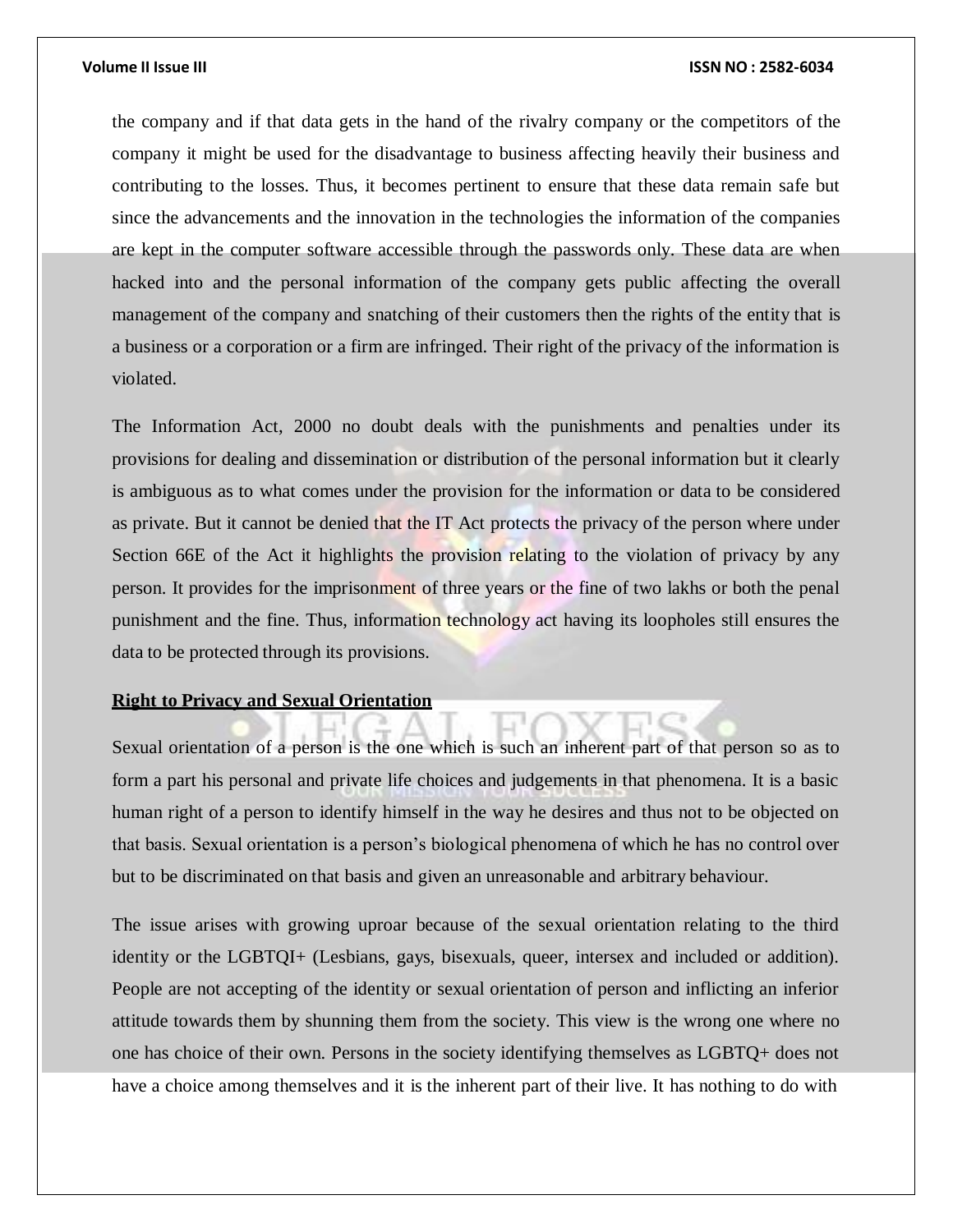the modern mindset but is a biological phenomenon to be attracted to a person of the same sex or not. It is definitely not a medical condition which can be cured nor is it something that a person choose. It is a part of one's life which should be accepted as his personal matter and not to be questioned and objected about it in any manner.

The conflict of this issue with the right to privacy is that where the society at large moves forward in infringing and violating the rights of an individual by not letting them live in the community on their accord. The people are thereby given the treatment with is differential in nature so as to not give them avenues at their place of work, jobs and education. They are objectified and are looked down upon and it in turn hinders the growth and development of the person. The main argument is of the reason that the topic of sexual orientation is a part of human right and thus comes under the phenomena of the privacy an individual which is a sacred part of his living and cannot be defied with.

Therefore, the matter that the gay rights were not recognised and people were penalised on the basis of that under the Indian Penal Code, 1860 (IPC) was highly disturbing. The coming out of the matter of the privacy and making it a very much a part and parcel of the Constitution of India furthered the viewpoints and discussions on the much sensitive topic of LGBTQI+ rights. This issue was also resolved citing the right to privacy of person by the eminent judges and concluding in their remarks that under Section 377 of IPC which provided for punishment for anyone who engages in the sexual intercourse against the nature with a man or woman was highly discriminatory and amendment was brought ahead with the changes and alteration in that MISSION YOUR SUCCESS' portion through the judgement.

In the judgement of **Navtej Singh Johar and ors. V. Union of India and ors.<sup>1</sup> ,** the constitutional bench of five judges including the then Chief Justice of India, Shri Dipak Misra held in the landmark judgement that the issue of the consensual sexual activity between people who have attained the age of majority is a matter that involves the personal affair and is not a subject matter of the public to do with. It comes under the Article 21 of the Constitution of right to life and liberty and to live in a quiet place with their dignity and not to be objected on their

<sup>1</sup> W. P. (Crl.) No. 76 of 2016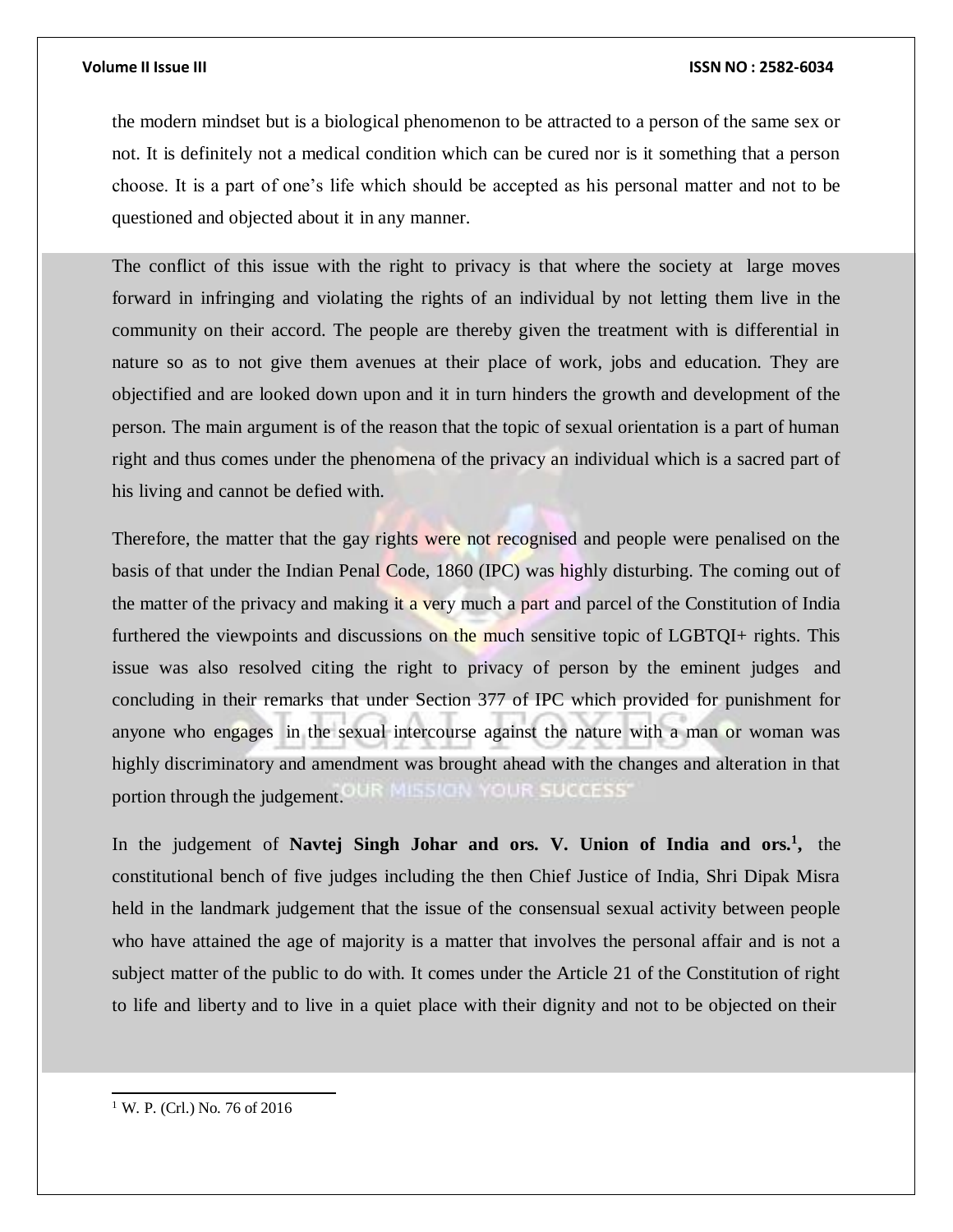intimate business and life. They are not accountable to anyone for it nor is it justified for them to be punishment and put behind the bars for that reason.

# **Judicial Viewpoints over the Years**

The judges of the courts over the years have tried to propound the relation of the right to privacy with the Constitution and its relevance and significance over the years on its whole as a principle. These are the judgement that define the right to privacy and has paved the way for the success of the recent judgement in the favour of the right to privacy as a fundamental right of the Constitution of India.

In the case of **M P Sharma V. Satish Chand<sup>2</sup>** , warrant for search and seizure under the Code of Criminal Procedure, 1973 was issued whereby the party to the case contended that they right to privacy were being violated in the process. The Supreme Court of India held that there was no such violation and that the search of the property was within the parameter of the Constitution and is a necessary required for the procedure of the case. Thus, there was no violation or infringement of the right of privacy. The court further held that the right to privacy is not a constitutionally recognised right of the fundamental nature.

In the case of **Kharak Singh V. State of Uttar Pradesh<sup>3</sup>** , the issue of related was that the surveillance of the person Kharak Singh by the police under the certain regulation was justified or not. These visits under the surveillance at odd times violated the right to privacy, as contended. The majority opinion of the Supreme Court was that the right to privacy is not a constitutionally recognised fundamental right and therefore there was no violation of it and the regulation requiring the police for the surveillance was completely justified and not ultravires or unconstitutional to the Indian Constitution. But in this judgement, the minority opinion of Justice Subha Rao was the one appreciated where he related the right to privacy with the Constitutional right and said that Article 21 of the Constitution of India providing for the fundamental rights of a person ensures in providing them with the right to life and liberty and thus, by these surveillance visits the right of privacy of Kharak Singh was indeed infringed whereby these visits goes against the fundamental rights guaranteed to a person in the Constitution of India.

<sup>2</sup> 1954 AIR 300

<sup>3</sup> 1963 AIR 1295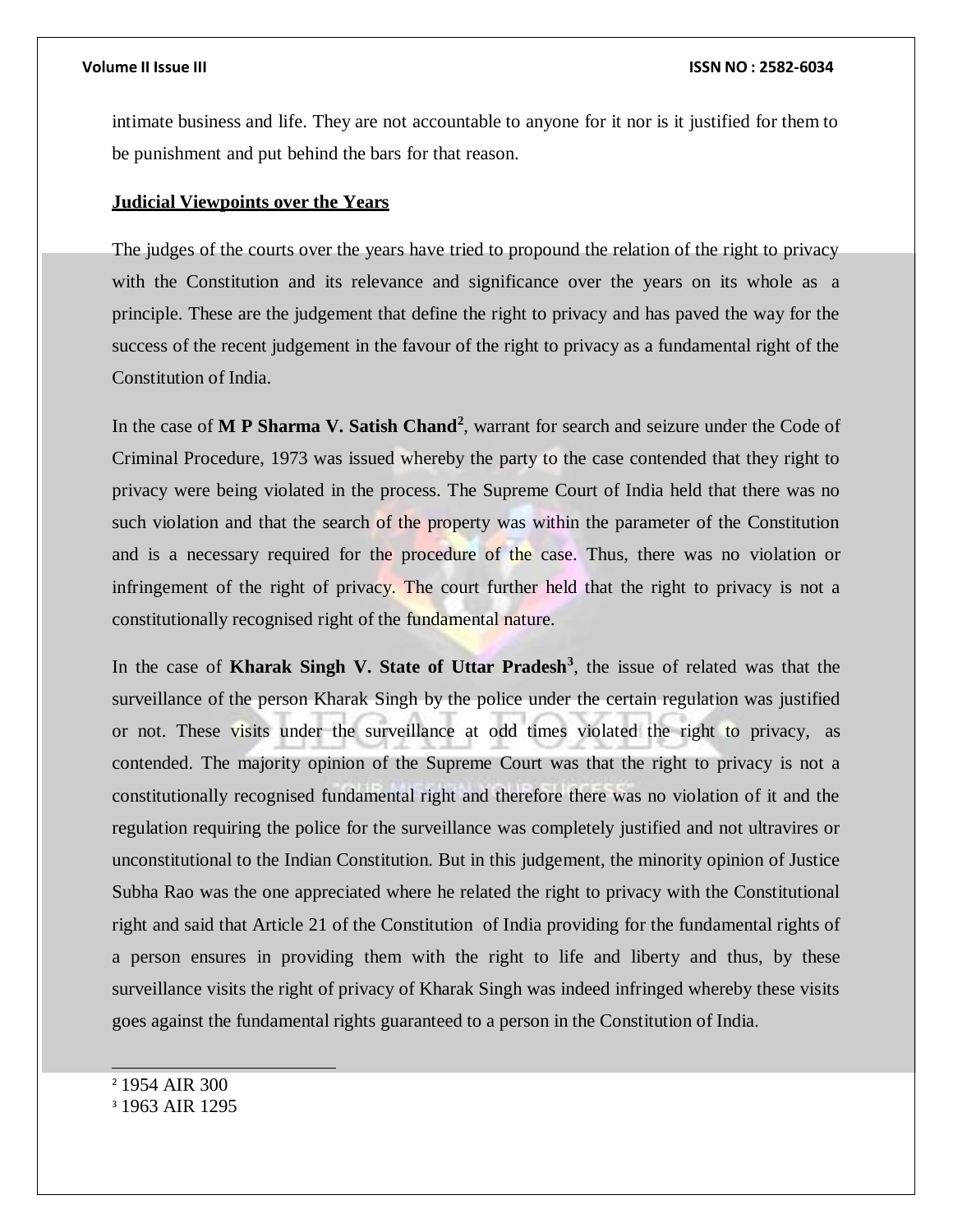In the case of Govind V. State of Madhya Pradesh and anr.<sup>4</sup>, the issue was that a person against whom several trials were going on and based on the regulation, the police was doing the surveillance around his house and was used to visit his house day and night, keeping the track of each of his movement. He contended that his right to privacy was being infringed where police strictest surveillance on him by the Madhya Pradesh Police Regulation. He was a habitual offender who is believed to lead the life in crime. The Supreme Court held that his right of privacy is not infringed where under Article 21 of the Constitution of India provides for the freedom of life and liberty as the fundamental right but with the due procedure established by law. The court said it cannot be denied the constitutional importance the right to privacy but this right is the restricted one in the consonance of the procedure or any kind of legal process that exist which in the present case is existent in the Regulations of Madhya Pradesh. The court also said that this regulation is done in certain cases but not in all the cases where the person is liable for committing offences at several intervals so as to be danger to community and society and to be a habitual person committing crime, the surveillance is done only in those cases and not any other which is existent in the present case. Thus, the right of privacy is still intact of the person.

In the case of **R. Rajagopal v State of Tamil Nadu<sup>5</sup>**, the issue involved was that a prisoner who was convicted of the offence of murder wrote his autobiography in the prison describing the conditions and the conduct within the jail. This autobiography he sent to his lawyer to be published but the magazine was stopped from publishing the material by the jail authorities. The article to be published in the magazine is a biography of the prisoner but it was not written by him. The issue that arose was whether another person writing the biography of a person infringes his right to privacy and if so what is the remedy for it. The Supreme Court in this case held that the publishers has a right to publish under Article 19 of the Constitution as much as it appears from the data available but if the magazine goes beyond that and invades the right to privacy of the individual they are to be held liable for it. For the infringement of the right to privacy, the court held that the liability arises in tort or in the constitutional provisions.

<sup>4</sup> AIR (1975) SC 1378 5 (1995) AIR 264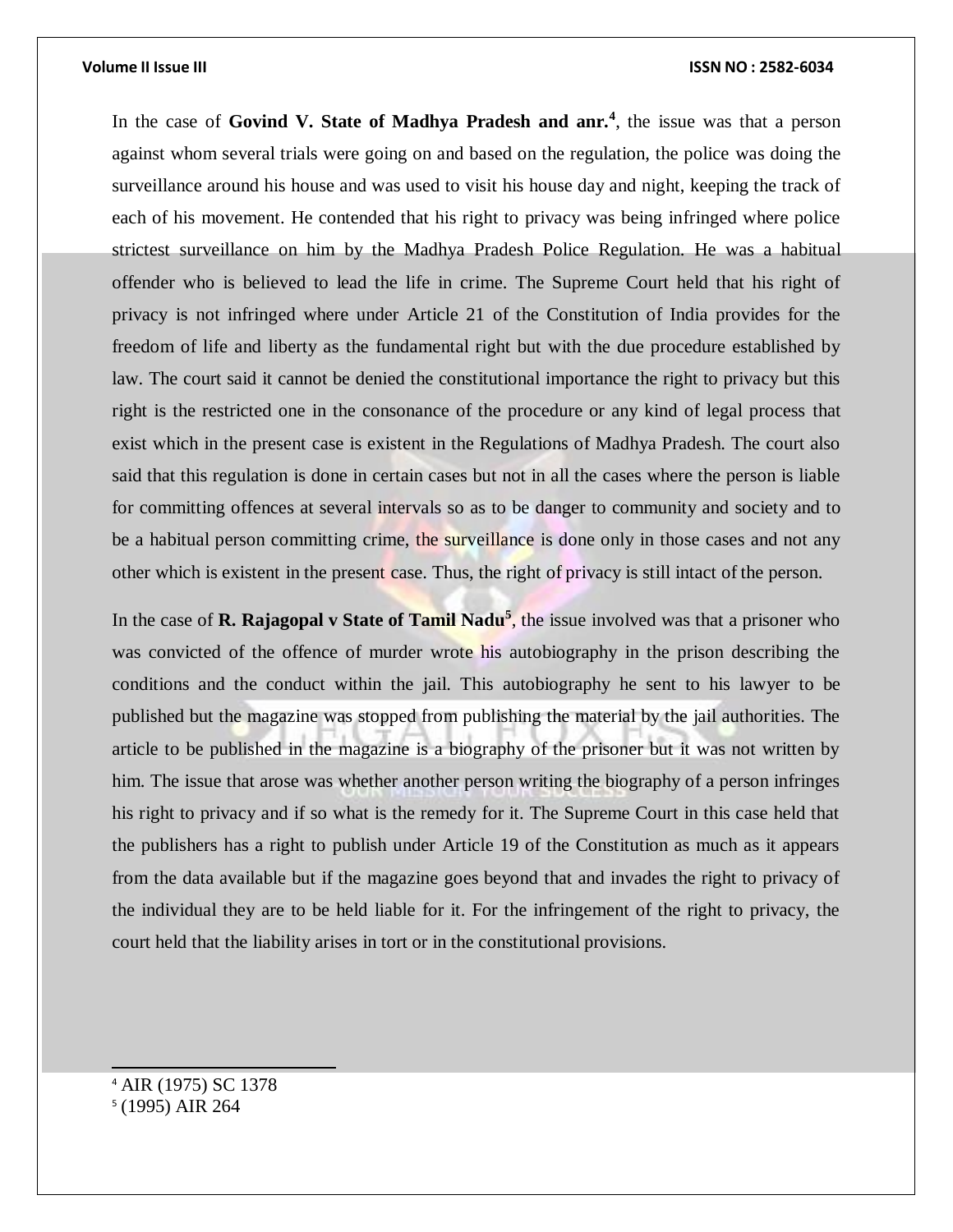In the case of **People's Union of Civil Liberties V. Union of India and anr.<sup>6</sup>** , the petition filed by a registered society in the tapping of the telephonic records of the person which in turn invades the right of privacy of the person. The provision in the Indian Telegraph Act which allows for the recording of the telephonic conversation is a grave danger to the public at large. The Supreme Court in thus behalf held that indeed the right to privacy is prevalent and its violation will ultimately be the violation of the provision of the Constitution of India. The Court issued several directions in relation to it where there is limited interception and the tapping of the conversation in relation and with the consonance of the Act where tapping should not be done without appropriate authorities' permission and the interception should be within the limits of the provision keeping in view the privacy rights of every individual.

In the case of Mr. 'X' V. Hospital ' $\mathbb{Z}^7$ , a man who was diagnosed with HIV positive disease and this fact was made public by the hospital even though medical institutions have the duty of confidentiality with respect to their patients. The man filed the petition in the court saying that his right to privacy infringed because of which he has to face hardship in the society. The Supreme Court held that the right to privacy has the constitutional value but it is not supreme to it but it has abided by the restriction as in relation to the public interest. Right to privacy does not have the absolute or complete value; it has certain conditions or obstructions. The fact that the man was suffering from HIV was told to the women that he was supposed to marry was in her personal interest of life and liberty as she would have contracted that disease as well and suffered the consequences. Thus, the court held that the right to privacy is not perfectly applied but has some restrictions in the public interest and harmonious construction is to be applied if there is conflict between right to privacy and any other fundamental provision of the Constitution.

In the case of **Sharda V. Dharmpal<sup>8</sup>**, the women declined to get her medical examination done ordered by the judge saying that it violates her right to privacy under the Article 21 of the Constitution of India. The Supreme Court held that the judge has the power to order for the medical examination as being a pertinent part of the case forming the part of the evidence. But even after the order of the magistrate the women does not comply with it, her cases will then

<sup>6</sup> AIR (1997) SC 568 7 (1998) 8 SCC 296 <sup>8</sup> AIR (2003) SC 3450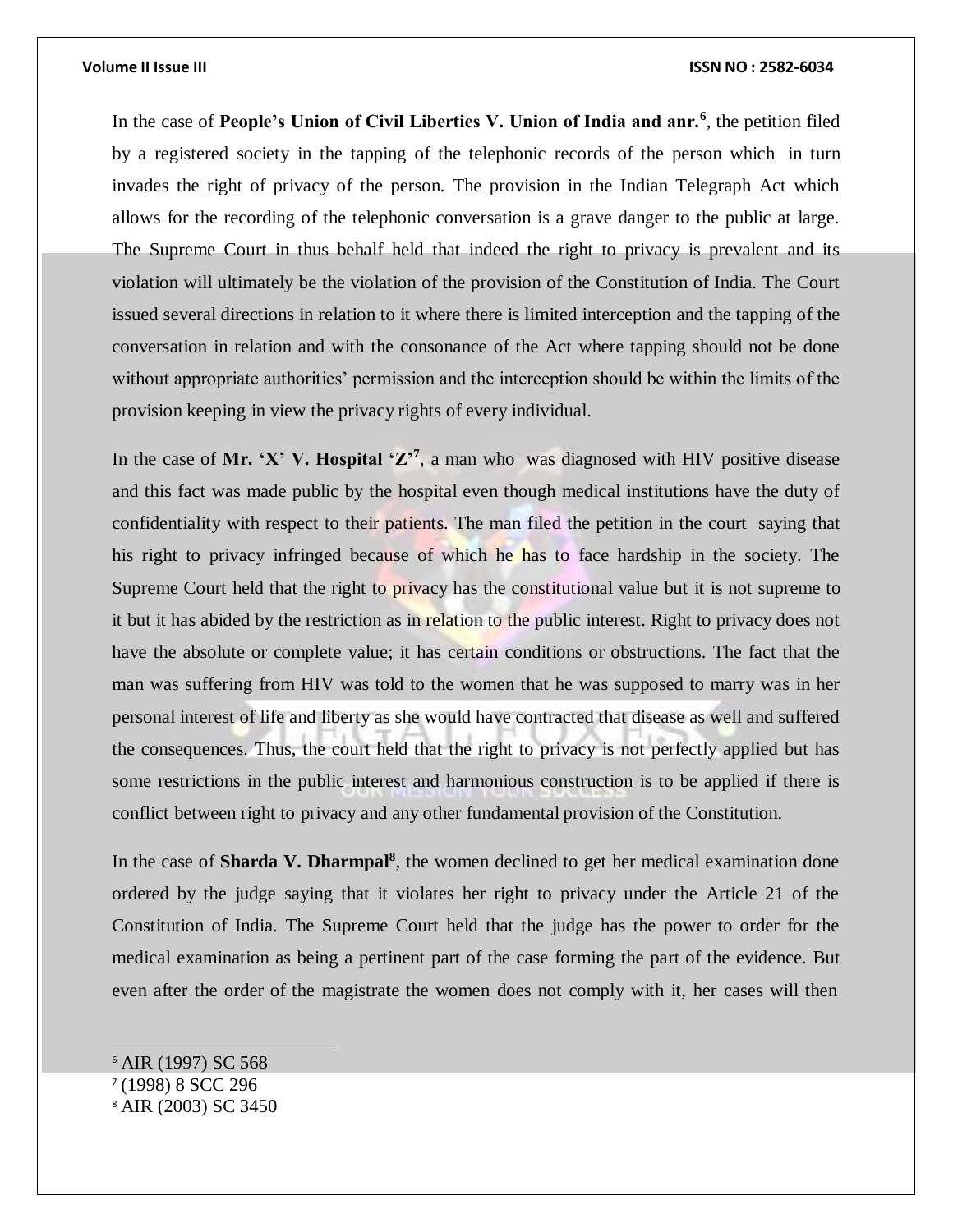suffer as a consequence. But the court pointed it out that there was no infringement of the right of the privacy of the women as the medical examination holding the importance in the case.

# **Right to Privacy Judgement (2017)**

In the recent judgement of the Hon'ble Supreme Court of India in the case of **Justice K. S. Puttaswamy (Retd.) and anr. V. Union of India and ors.<sup>9</sup> (2017)**, it had declared right to privacy as a part of the Constitution of India as a Fundamental Right under Article 21. This ensures that right to privacy is very much protected in the Indian context giving it high value. It is a landmark judgement in India which recognises the right to privacy of the people. The judgement was given by nine judges of the Supreme Court where they recognised the right to privacy with the majority. The court further held that the right to privacy as being the part of the constitutional framework is not the one with the unrestricted obligations and powers and is controlled by the restriction that are there on the due procedure of the court. The court further said that the right to privacy is the one where the consent or the permission of an individual person is a necessary factor so as to deliberately enter in his right to privacy. The infringement of which will be in direct conflict with the constitutional right guaranteed under the Article 21.

The court further elaborated that the right to privacy involves a person's intention and his choice to determine his sexual orientation (which further paved the way for the decriminalisation of the gay sex in 2018 in the case of Navtej Singh Johar and ors. V. Union of India and ors.), they also said it provided an individual with the power whether to consume beef or not and other related issues like in relation to his body or personal matters of choice which are private in nature and forms the ultimate part of the freedom of the right of privacy. The judges in recognising the constitutional mandate and importance of right to privacy also looked into the international underlining principles in the course of giving a justified and legal solution. The esteemed judges looked into the various international laws like the Universal Declaration of Human Rights (UDHR) and other resolutions and important conventions to arise at a correct view of the law and its provisions. They the reversed the principle where the importance was not given to right to privacy in the cases of Kharak Singh V. State of Uttar Pradesh and M P Sharma V. Satish Chand

<sup>9</sup> Writ Petition (Civil) No. 494 of 2012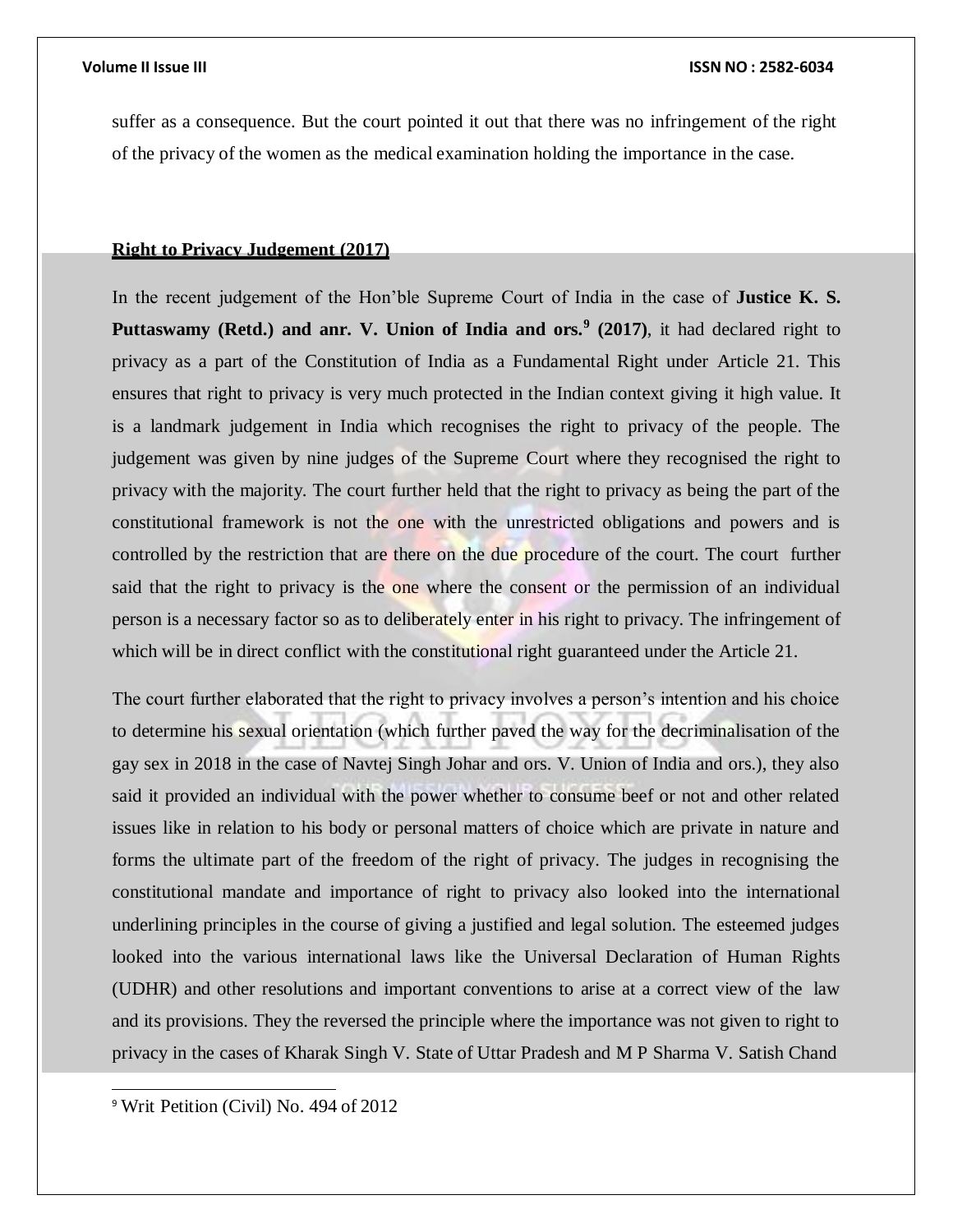and overruling and overriding the provision that was held in these judgements which were the wrong interpretation of the law and correcting those views.

Article 21 gives the right to every individual in relation to their freedom to life and liberty, provided as per the procedure established by the law. This right is the foremost right whose meaning, juxtaposition and working has been expanded to include various provisions of the law within it. With the recent judgement of the Supreme Court, this Article has incorporated within itself the prerogative of every individual of the right to privacy as well giving it the much important fundament principle value and to make sure that its infringement goes against the Constitution of India making it unconstitutional in nature. Article 21 is very important in that aspect to give the concept of the right to privacy in the Part III of the Constitution the foremost applicability.

Right to privacy ensures the freedom and the liberty that one person deserves as his being the part of the society to have the power with him to live the life in the way he wishes and to exclude instances which he considers to be a matter of his personal right. Article 21 and the inclusion of the right to privacy in this fundamental right of the Constitution make it possible to preserve that freedom and right in its totality.

# **Right to Privacy and Aadhar**

The advent of the Aadhar card and it being the mandatory as proof of identity for everyone has led to various problems as well. The proof of identity has made the private information of the people public which can be taken into the wrong people's hands and then be distributed for illegal purposes or unlawful activities. This directly infringes the rights of the people. The mandatory and compulsory purpose of the Aadhar card in it being linked with each and every phenomena like the mobile numbers, at workplace arenas, for the income tax and many other places hampers the security of the people and risks the private data to be revealed to the people and used for any kind of fraud or threat or any other unlawful measures. Therefore, the mandatory nature of the Aadhar card as a biometric system is to be considered before its brutal implementation in the Indian society as well.

Under the income tax act, it says that it is mandatory provision to link the Aadhar card with the PAN card and if it is not done than it will lose its validity. But in the Aadhar provision where it is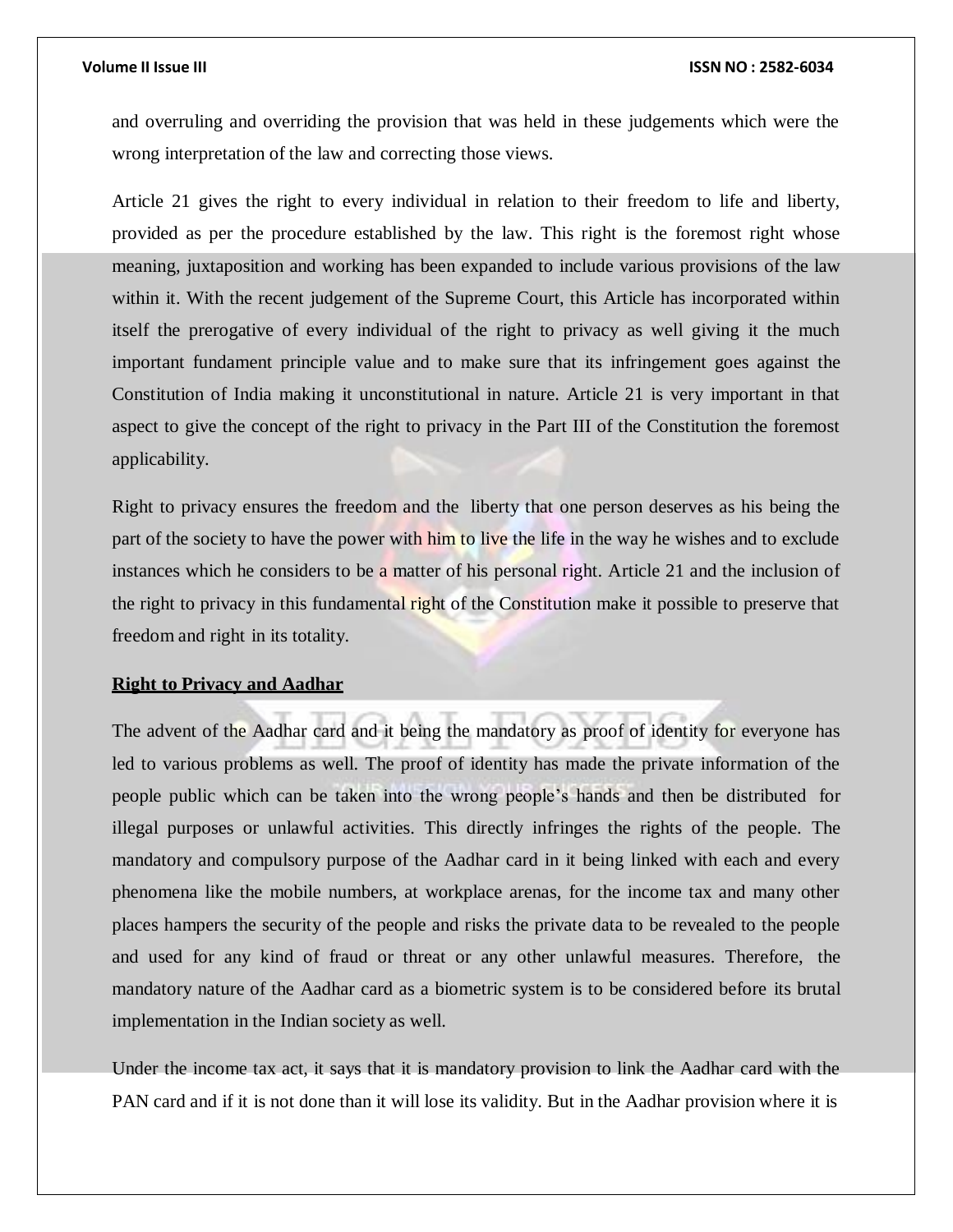said that this biometric system is not a necessary requirement and totally depends on a person's private choice of the inclusion of it in any way. The problem that arose in relation to the conflicting views on this as to which provision should prevail over the other. These conflicting issues are the main reasons causing an obstacle in the progress of the personal rights of the people and its protection through the law of the land.

In the case of **Binoy Visman V. Union of India<sup>10</sup>**, the issue related to the linkage of the Aadhar card with the PAN card of income tax which is violating the right to privacy. The Supreme Court held that there is no doubt that the right to privacy is very much the part of the constitutional provision of Article 21 which relates to the right to life and liberty and it includes right to privacy as a right to live with human dignity in solitude and without outside disturbance. But, the court interpreted that the provisions of Income Tax Act and the Aadhar Card was not in conflict and they were separate and different provisions without any kind of difference. Therefore, the right to privacy is not violated in that front and the consonance of the provisions are made. The court further said that it is on the part of the government to ensure to the people that the data is kept safe of the people and the authenticity of both the Aadhar card and the PAN card is maintained.

# **Limits of Right to Privacy and Way Forward**

The right to privacy guaranteed after the landmark judgement of the Supreme Court of India in Justice K. S. Puttaswamy (Retd.) and anr. V. Union of India and ors. (2017) but there is still some restrictions which comes in the fully functioning of the right to privacy and giving it its complete meaning and true working mechanism in India. The first and foremost limitation that exists is in the constitutional provision itself which assimilates that the right to privacy has certain restrictions and limitations in its way by saying that it will provide the right but with the procedure established by law. Thus, this particular phenomenon where the right to privacy depends on the facts and circumstances of each case will have the limited scope in its working. The other issue which might arise is its conflict or difference with the other constitutional provisions like right to equality (Article 14) or right to speech and expression (Article 19) or any other fundamental right, the issue of which one would prevail over the other is again a problem seeing the limitation in right to privacy. Even though there is the concept of harmonious

<sup>10</sup> Writ Petition (Civil) No. 277 and 304 of 2017